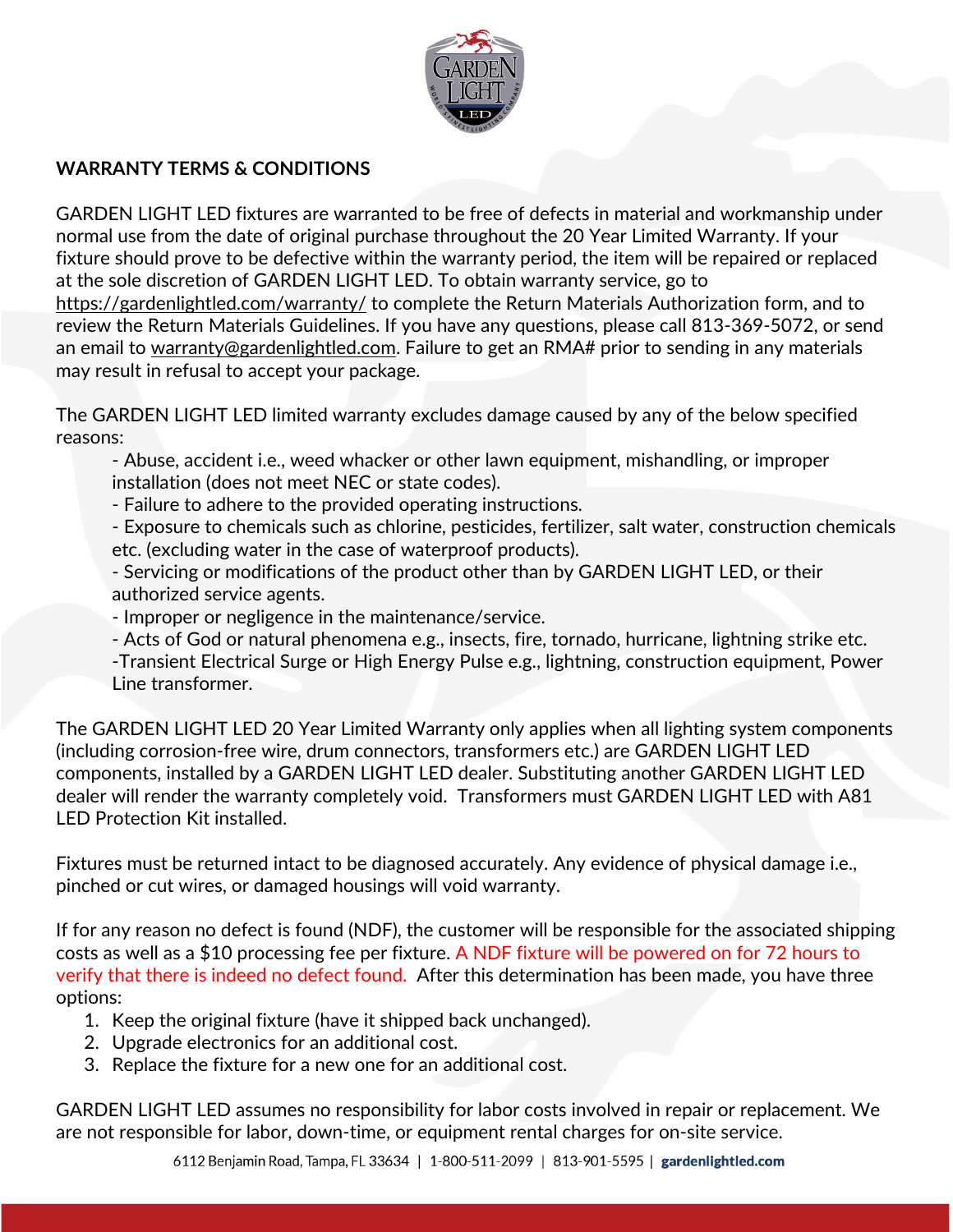

If the item does not fall under our warranty guidelines and is repairable, the customer has the option to have it repaired for the cost of material and a Repair Fee.

Requesting Warranty on fixture components i.e., Drivers, LED Boards and Shrouds will only be acceptable on a case-by-case basis, and any request for material to make field repairs will need to be **purchased** as a repair kit.

## **FINISH WARRANTY Outdoor Finishes:**

Finishes for fixtures installed outdoors are subject to change due to prolonged exposure to sunlight, pollutants, and other environmental conditions. Metal finishes on outdoor fixtures will naturally mature over time, changing in appearance and creating a living finish. Finishes on outdoor fixtures may naturally fade over time, depending on the fixture's exposure to the outdoor elements. Thus, any claim for fading, discoloration, or "patina" of a finish on an outdoor fixture is not applicable to the above warranty terms.

## **Coastal Environments:**

Any environment within ten miles of a seacoast can be extremely corrosive for metal components. Even with the appropriate maintenance, products installed in this environment will typically deteriorate more than products installed in a less severe environment. Some corrosion and/or deterioration is considered "normal wear" in this environment. Any claim for finish failures, or for corrosion of other components due to coastal environment conditions is not applicable to the above warranty. This does not apply for raw brass, stainless steel, and stainless aluminum (anodized) fixtures.

# **TRANSFORMER LIFETIME LIMITED WARRANTY**

Should any GARDEN LIGHT LED transformer fail to operate properly for any reason, go to <https://gardenlightled.com/warranty/> to complete the Return Materials Authorization form, and to review the Return Materials Guidelines. The transformer will be repaired or replaced at the sole discretion of GARDEN LIGHT LED. This warranty covers material defects under normal usage. Intentional misuse, vandalism, modification, or gross neglect shall void the warranty. GARDEN LIGHT LED A81 LED Protection Kit must be installed.

# **DROP-IN 10-YEAR WARRANTY**

Should any GARDEN LIGHT LED halogen fixture fail to operate properly for any reason, go to <https://gardenlightled.com/warranty/> to complete the Return Materials Authorization form, and to review the Return Materials Guidelines. Items will be repaired or replaced at GARDEN LIGHT LED's discretion. This warranty covers material defects, workmanship. Intentional misuse, vandalism, or gross neglect shall void the warranty. \*\*\*Electrical Sockets have a 1 Year Warranty\*\*\*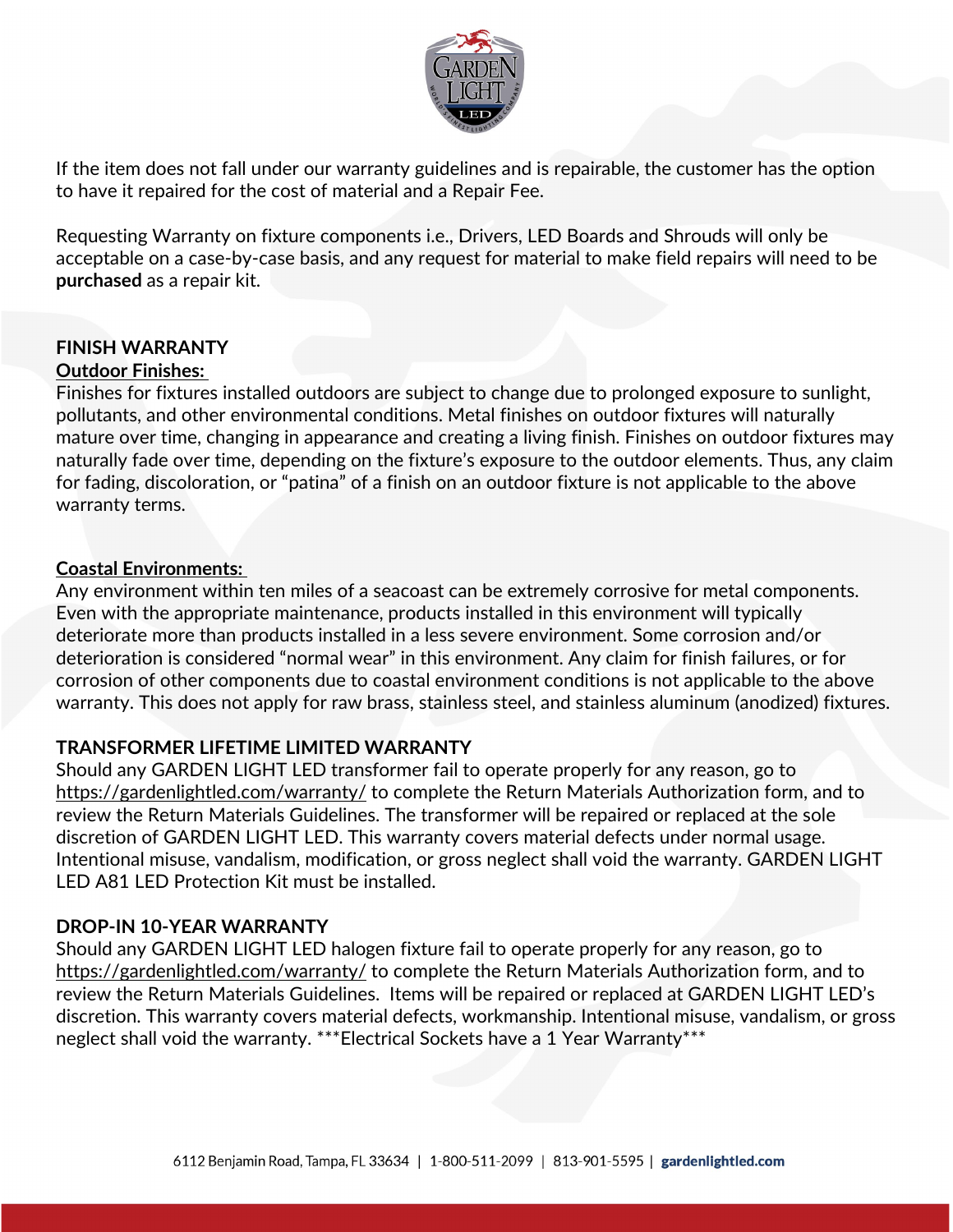

## **ACCESORY ITEMS 1-YEAR WARRANTY**

Should any GARDEN LIGHT LED special items, such as close-outs, timers, photo controls, electrical sockets etc. fail to operate properly for any reason, go to<https://gardenlightled.com/warranty/>to complete the Return Materials Authorization form, and to review the Return Materials Guidelines. Items will be repaired or replaced at GARDEN LIGHT LED's discretion. This warranty covers material defects under normal usage. Intentional misuse, vandalism, or gross neglect shall void all warranties.

## **WARRANTY CLAIM & STORE CREDIT POLICY**

## **Return Merchandise Authorization (RMA) Request Form:**

Once the RMA request has been submitted online and received by GARDEN LIGHT LED, you will receive an RMA number via email. The RMA number will act as the packing list, for the materials being returned. Prepare for shipping the return materials in accordance with the Return Materials Packing Guidelines found at the end of this document and online at [https://gardenlightled.com/warranty/,](https://gardenlightled.com/warranty/) and attach the Return Shipping Label to the outside of the box/es. Shipments are subject to inspection and refusal if all the above requirements are not met.

Shipping and handling charges for returns, whether warranty or repair, both ways are the responsibility of the sender for customers who do not exceed in purchases for the previous year. New customers within their first year of purchasing will not be responsible for shipping and handling charges for any returns. After 1 year, the above standard will apply.

## **Credit Claim Returns:**

Any items returned via shipping or drop-off without authorization from GARDEN LIGHT LED will be subject to a \$10 processing fee. 25 % Re-stocking fees may apply per line item. Unexpected additional items returned that were not pre-authorized will also be subject to a \$10 processing fee.

## **Store Credit:**

You will have up to 30 days from the time of invoicing to contact GARDEN LIGHT LED about returning an item(s) for store credit. No cash refunds will be issued. Afterwards, any request received up to 60 days will only be available for exchange for materials of equal value.

- Custom/Special Build (non-stocked items) are not eligible for refund or store credit.
- To be eligible for a store credit your item(s) must be unused, and in the original package.
- You must be able to provide either an Invoice or PO Number as a proof of purchase.

Once GARDEN LIGHT LED has received your item(s) they will be inspected and evaluated by the GARDEN LIGHT LED Warranty Technicians. GARDEN LIGHT LED will require a minimum of 5 business days from time of receipt to process any return. Any return shipping labels provided at the discretion of the Warranty Department are only available within the continental United States, and North America.